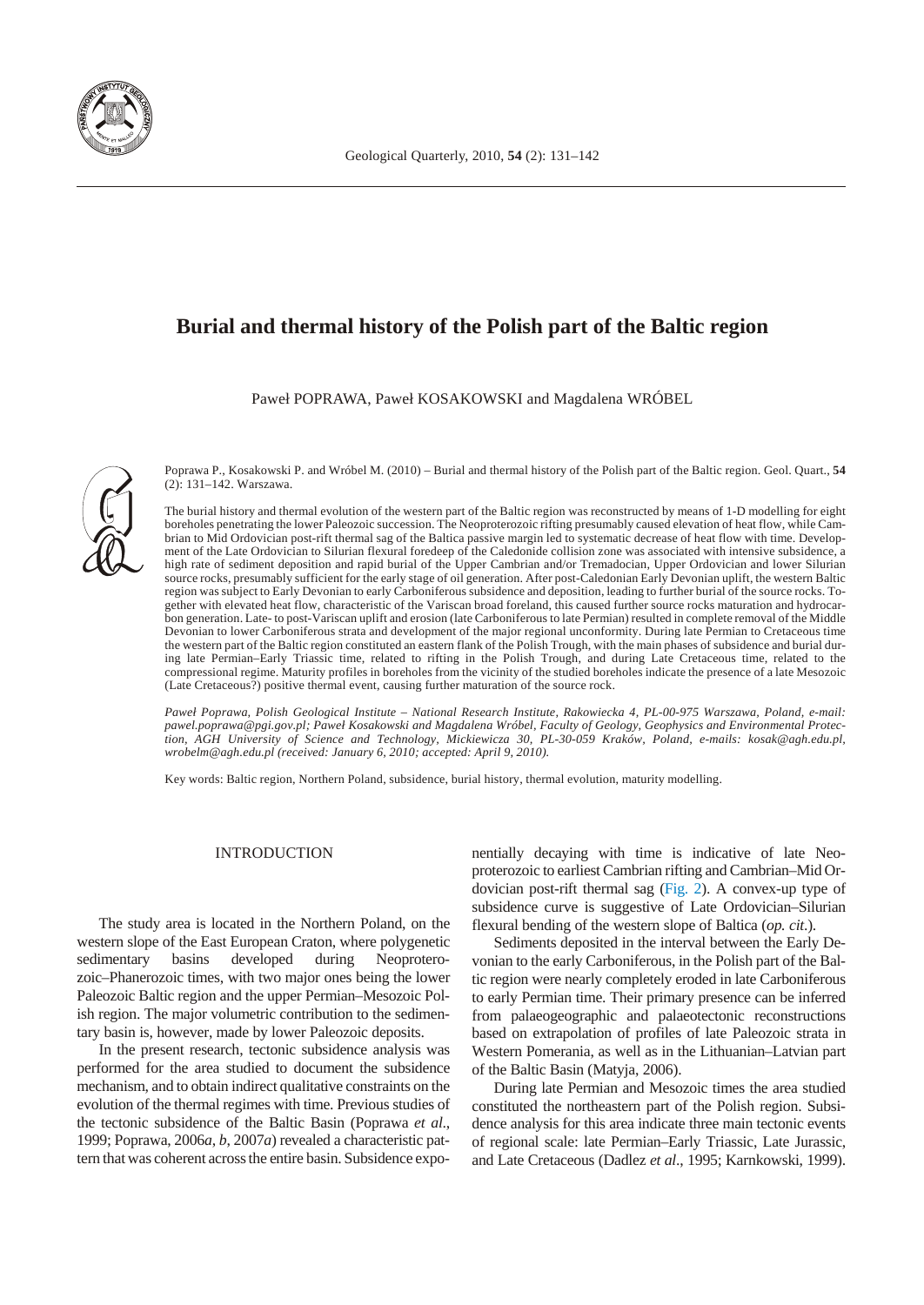<span id="page-1-0"></span>

Fig. 1. Sketch tectonic map of the Polish part of the Baltic region and location of 1-D modelled borehole

Fault system after Pokorski (2010)

For the two first an extensional to transtensional regime was suggested, while the last one was related to a compressional tectonic regime (*op. cit.*).

The Permian–Mesozoic succession was are deposited directly on partly eroded lower Paleozoic strata. The thickness of this succession systematically increases to the west, and the presence of evaporites in the Zechstein profile significantly hinders recognition of the Paleozoic strata. The uppermost part of the sedimentary section is composed of poorly consolidated Cenozoic deposits of small thickness.

The presence of a major unconformity, covering a long geological time interval from the late Silurian to the late Permian, has a significant impact on reconstructions of thermal evolution and hy drocarbon generation history in the Baltic region. In the time period represented by the unconformity, two separate tectonic uplift and erosion events occurred, the quantitative proportions of which are difficult to constrain. Total removal of the upper Paleozoic strata significantly hinders reconstruction of the burial history of the lower Paleozoic source rocks, especially reconstruction of the maximum burial conditions.

The main aim of the conducted study was to reconstruct the Phanerozoic thermal history of the area studied. Quantitative reconstruction of heat flow changes through time was of particular importance, due to its direct impact on the hydrocarbon generation history. Previously the thermal history of the Baltic region has been analysed by means of thermal maturity studies,

including analysis of the Conodont Alteration Index, reflectance of vitrinite-like macerals and pyrolytic Rock-Eval *T*max (Nehring-Lefeld *et al*., 1997; Swadowska and Sikorska, 1998; Kosakowski et al., 1999), as well as maturity numerical modelling (Kosakowski et al., 1999; Karnkowski, 2003; Poprawa and Grotek, 2005).

Some of the analyses have led to the suggestion of Variscan heating as a main thermal event in the evolution of the area (Majorowicz *et al*., 1984; Kosakowski *et al*., 1998; Poprawa *et al*., 2002; Karnkowski, 2003; Poprawa and Grotek, 2005), however, quantitative results of the individual studies are not consistent. Syn-rift heat flow elevation in the Baltic region was proposed by Kosakowski *et al.* (1999) for the Early Cambrian, by a systematic decrease of heat flow, connected with the post-rift stage of basin development. Also, the presence of a late Mesozoic thermal event was suggested based on analysis of maturity profiles, which could be reconstructed by assuming a high heat flow and/or additional heat production during the Cretaceous (Poprawa and Grotek, 2005). According to that model the lower Paleozoic source rocks might have generated hy drocarbons also during late Mesozoic time. Moreover, based on maturity profiles analysis, Poprawa and Grotek (2005) suggested overpressure retardation of maturation within lower Paleozoic fine-grained clastic deposits of the Baltic region. In the current study these hypotheses were tested on the scale of the study area.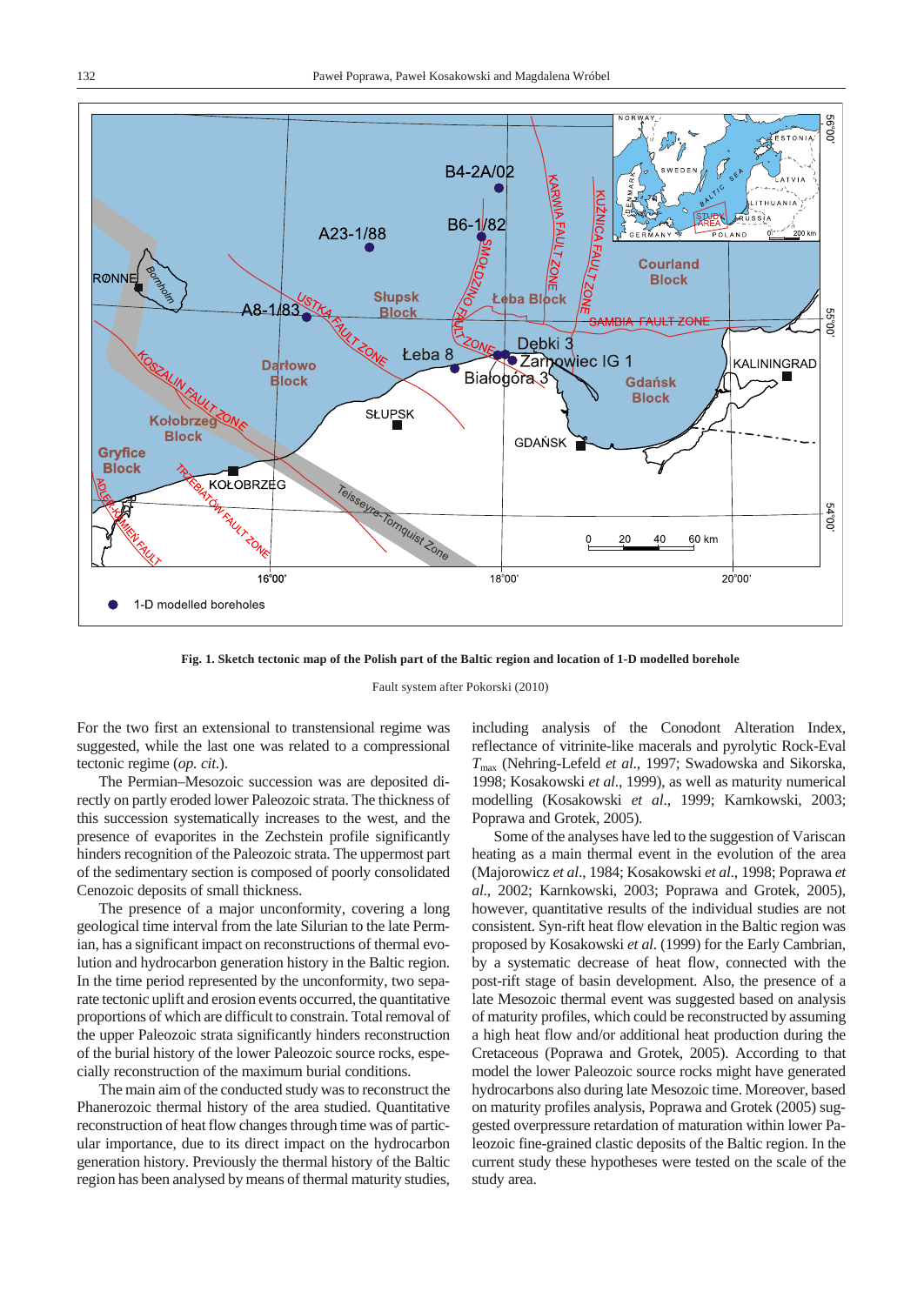## METHODS APPLIED

One-dimensional backstripping was conducted to reveal-tectonic subsidence pattern, with the aim of identifying palaeotectonic regimes and subsidence mechanisms. For the analysis the following data were quantitatively balanced: thickness of individual stratigraphic units, numerical ages defining the time interval between the upper and lower limit of each stratigraphic unit, bathymetric changes in time, and petrophysical parameters for the individual units (compaction coefficient, initial porosity, thermal conductivity, heat capacity). The backstripping procedure incorporated isostatic correction, cal culated according to the Airy model. A significant difficulty was reconstruction of the thickness of the strata removed by erosion. This was constrained by analysis of regional thickness trends in those areas with a better preserved sedimentary cover, as well as by maturity numerical modelling.

Thermal history was reconstructed with the use of 1-D modelling, calibrated with vitrinite reflectance  $R$ <sup>o</sup> and Rock-Eval  $T_{\text{max}}$  temperature (BMRM, 2000). The modelling employed data defining the burial history, comprising the stratigraphy and thickness of the intervals distinguished as well as petrophysical parameters of rocks, the contemporary thermal regime and the present thermal maturity.

The two most important elements in calibration of the modelling of thermal maturity are burial history and changes in heat flow. The burial history is mainly influenced by the thickness and stratigraphy of the intervals distinguished. Sometimes no detailed stratigraphic data were available, therefore lithostratigraphic data were used. The geo logic time scale by Gradstein *et al*. (2004) was used.

In the burial model an allowance for decompaction was made with the use of the Baldwin and Butler (1985) algorithm. A comparative analysis was made with an alternative model after Sclater and Christie (1980) as well as Falvey and Middleton  $(1981)$ , revealing that the influence of the compaction parameter from these models based on the results of modelling is very small. The thickness of the eroded parts of profiles was assessed on the basis of extrapolation of the thermal maturity trend to surface values.

The maturity was modelled using the forward method, i.e. first the initial state of the system and definite geological process were assumed, then its effect on the contemporary distribution of thermal maturity in the profile was calculated. In the case of a discordance between calculated and measured maturity values, the procedure was repeated for other parameters until an optimum calibration was obtained. In the modelling procedure special attention was paid to the unique character of those alternative models with analogous or similar calibrations.

Important parameters in the thermal modelling are the thermal conductivity and thermal capacity of the sediments filling the basin. However, amounts of measured values are low and owing to the quality of the measuring devices applied, the results have a considerable range of error. Therefore, in the current study, for each type of lithology the thermal conductivity and the heat capacity of the mineral matrix were adopted from published values, based on averaged results of laboratory measurements for each lithological equivalent. Petrophysical parameters for each startigraphic unit were calculated taking into consideration the proportions of the basic lithological components. The modelling performed enabled accounting for changes though time of the above parameters as a function of porosity with burial (e.g., Dykstra, 1987).

Determining thermal conductivity and heat capacity is difficult because of the presence of thick successions with contrasting lithologies. The greatest anomalies of thermal conductivity in the profile are related to Zechstein evaporites composed of various types of halite, anhydrite, gypsum, as well as carbonates and clays. Ranges of values of these parameters are also broad for sandstones, claystones and carbonates. The assumed values of thermal conductivity and heat capacity had significant influence on the calculated values of contemporary and palaeo heat flow. In all cases, whenever possible, the contemporary heat flow was calculated on the basis of borehole thermograms.

Thermal maturity was calculated with the use of the Sweeney and Burnham (1990) algorithm. An alternative model of thermal maturity, *i.e.* the Lopatin-Waples algorithm (Waples, 1980, 1985), was also applied for the same sections. For very low thermal maturity, little significant difference from the results of modelling with the Sweeney and Burnham algorithm were observed. Beginning with the early "oil window" phase, the Lopatin-Waples algorithm for the same burial and thermal conditions assumes higher maturity values as compared to the Sweeney and Burnham algorithm. For maturity of the "gas window" phase or higher, the differences between models become more distinct.

As the modelling performed was calibrated with  $R_o$  and  $T_{\text{max}}$ , their quantity, quality and distribution in the profile determined the reliability of the results. In the lower Paleozoic succession the reflectance  $(R<sub>o</sub>)$  values were measured from vitrinite-like macerals, increasing the range of possible error of analyses.

The performed modelling of thermal history also incorporated changes of average surface the temperature, i.e. temperature to which the entire sedimentary basin cooled down to (*cf*. Szewczyk, 2002). In the case of continental deposits this was established on the basis of reconstructed history of climate, whereas for marine deposits that was the temperature at the bottom of the reservoir. The long-period, mean surface temperatures were reconstructed by comparison of geographic latitude changes of the European plate with global climate changes (*cf*. Wygrala, 1989).

The thermal modelling was significantly limited by those factors influencing the thermal maturity, which were not connected with burial or conductive heat flow. In the case of the area analysed such factors could include migration of fluids that are anomalously hot or anomalously cool as compared to the ambient rocks, or potential palaeooverpressures (Poprawa and Grotek, 2005).

## SUBSIDENCE HISTORY OF THE WESTERN BALTIC REGION

Development of sedimentary basin in the studied of the Baltic region part begun during latest Ediacaran to earliest Cambrian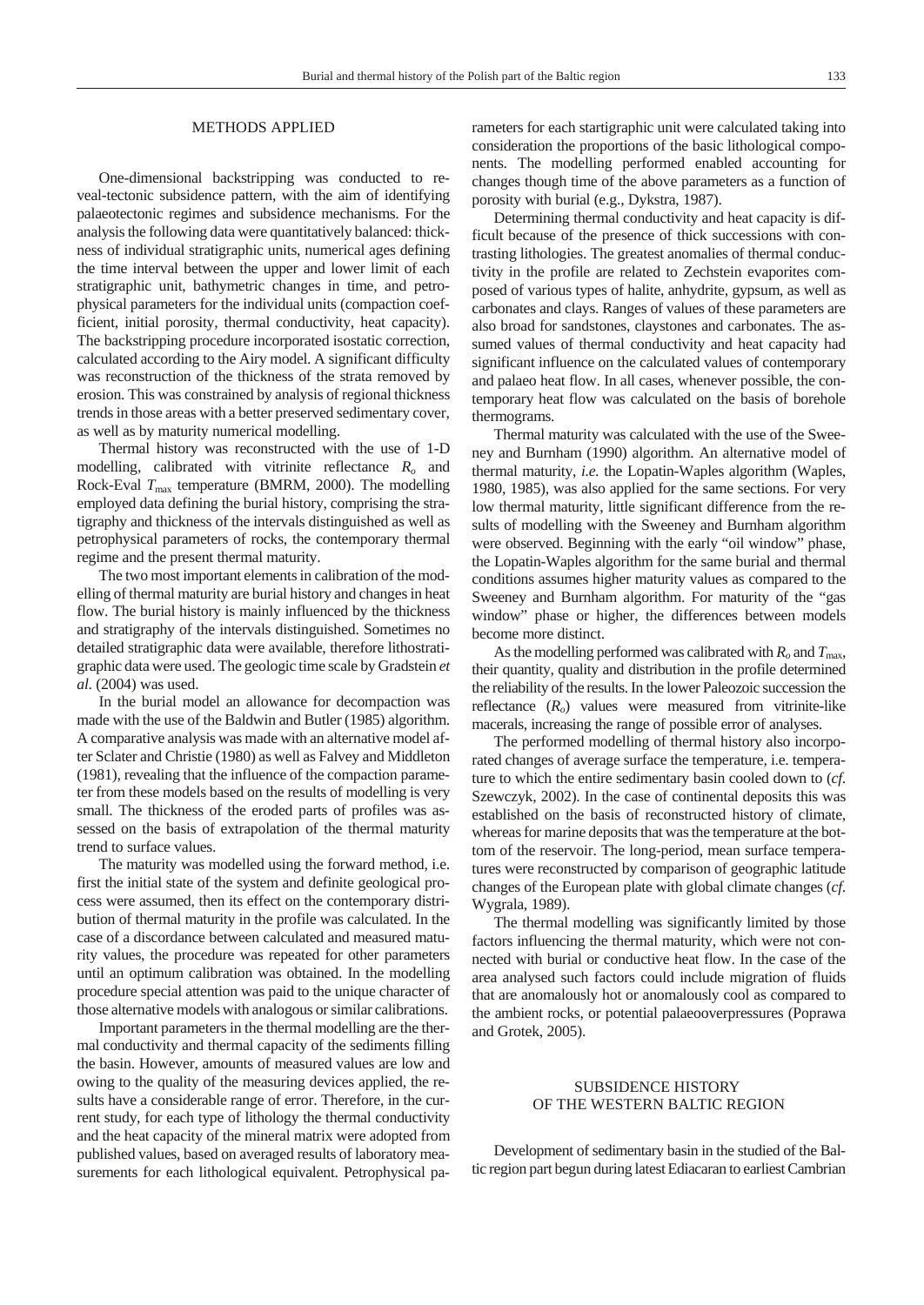<span id="page-3-0"></span>time with the phase of relatively rapid subsidence continuing until the Mid Cambrian (Figs.  $2-4$ ). Afterwards, the rate of tectonic subsidence decreased through time until the Mid Ordovician, creating an overall subsidence pattern characteristic of an extensional regime. These results compared to the regional subsidence pattern suggest a model of latest Ediacaran rifting, related to Precambrian supercontinent break-up, and subsequent thermal sag of the passive margin of southwestern Baltica (Poprawa *et al*., 1999; Jaworowski, 2000; Poprawa, 2006*a*).

The characteristic phenomenon is Mid Cambrian tectonic re activation of the basin, expressed as a phase of more rapid subsidence (Figs.  $3$  and  $4$ ). The origin of this subsidence event is difficult to establish from available subsidence data, however, previously it was interpreted as extensional reactivation of the basin (Poprawa et al., 1999).

The rift model for the Baltic region requires extensional faulting, which apparently is not common. However, Martinsson (1968) and Floden (1980) reported the presence of Cambrian synsedimentary faults and fissures, being an expression of regional extension. Further west, on the western margin of Baltica, syn-rift extensional structures are better expressed, as documented by seismic data (Lassen *et al.*, 2001).

During the Late Cambrian to the Middle Ordovician, the rates of subsidence and deposition rate were very low in the area analysed. At the same time the basin was laterally expanding and lateral facies variations were relatively small. This is suggestive of a thermal sag stage of basin development, and to lesser degree it might also be related to a high eustatic sea level.

Backstripping results allow us to conclude that the next stage of the basin's tectonic development began in Late Ordovician time and continued until the end of the Silurian. This stage was characterized by subsidence and deposition rates accelerating in time, with their maximum during the late Silurian, creating a convex-up type of tectonic subsidence curve (Figs.  $2-4$ ). This type of subsidence pattern is characteristic of compressional regime, and together with results of sediment provenance area analysis supports a model of the flexural foredeep of the North-German-Polish Caledonides which has been applied to the Upper Ordovician–Silurian Baltic Basin (Poprawa *et al*., 1999; Poprawa, 2006*b*, 2007*a*; Nawrocki and Poprawa, 2006). The tectonic loading of the plate at its western margin is responsible for a general westwards increase of sedimentary cover thickness.

A similar type of subsidence is observed further south along the East European Craton margin (Poprawa and Pacze na, 2002), and also towards the north-west in the Danish sector of the western Baltic Sea (Vejbæk *et al.*, 1994) and in the Silurian basins of Eastern Avalonia (King, 1994) and Western Avalonia (Waldron *et al.*, 1996). This all together indicates conversion from a Cambrian to Mid Ordovician passive margin geotectonic context into the Late Ordovician–Silurian convergent plate boundary related to Baltica-Avalonia oblique collision (comp. e.g., Cocks, 2000; Beier *et al*., 2000; Samuelsson *et al*., 2002; Torsvik and Rehnström, 2003; Nawrocki and Poprawa, 2006).

The foreland basin entered a shallow-marine and ultimately a continental stage only during the mid-Early Devonian in the Eastern Baltic region. Judging from development of the Silu-



Fig. 2. Generalized lithostratigraphic section of the lower Paleozoic successions of the western part of the Baltic region and the main stages of tectonic evolution of the basin after Poprawa et al. (1999) and Poprawa and Pacze na (2002)

Lower and Middle Cambrian: 1 – arnowiec Fm. (upper Vendian–lowermost Cambrian),  $2$  – lower part of Lower Cambrian (including *Rusophycus parallelum*, *Platysolenites*, *Schmidtiellus mickwitzi* and *Mobergella*), 3 – up per part of Lower Cambrian (*Holmia*–*Protolenus*), 4 – *Eccaparadoxides oelandicus*, 5 – *Paradoxides paradoxissimus*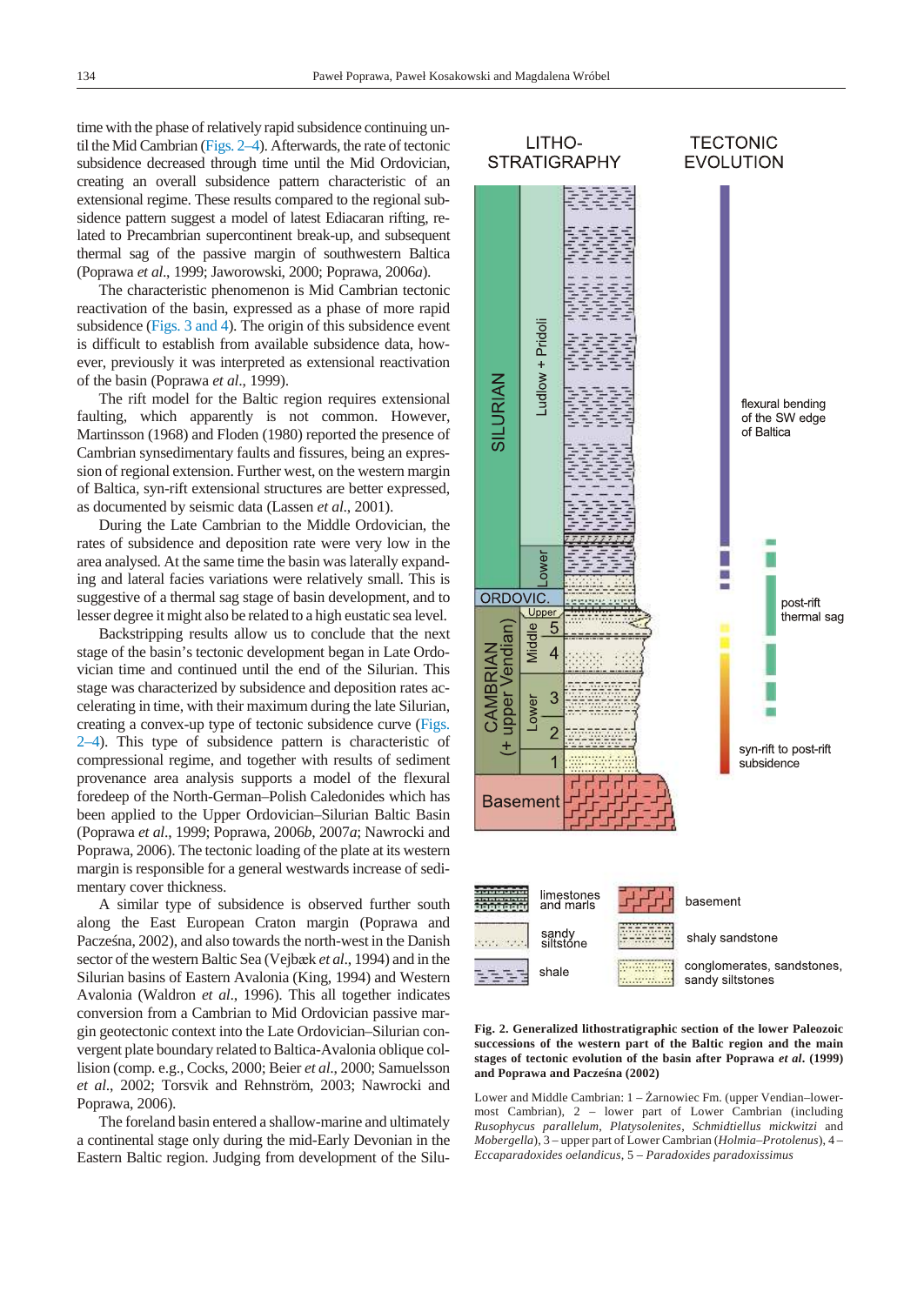<span id="page-4-0"></span>

for the boreholes investigated in the Baltic region

Pr – Precambrian, Cm – Cambrian, O – Ordovician, S – Silurian, D – Devonian, C – Carboniferous, P – Permian, T – Triassic, J – Jurassic, Cr – Cretaceous, Pg – Paleogene, N – Neogene

rian/Devonian unconformity in the Koszalin–Chojnice Zone west of the analysed sector of the Baltic region as an equivalent, the western part of the basin was uplifted and eroded during Early Devonian time. This was at least partly related to post-collisional isostatic uplift. Taking into account the facies development of the Middle Devonian to lower Carboniferous strata in the Koszalin–Chojnice Zone, as well as in strata in the eastern part of the Baltic Basin (Matyja, 2006), the presence of strata of the same age in the area studied might be assumed. Quantitative subsidence development of that basin is, however, very difficult to reconstruct. The Devonian to lower Carboniferous deposits, were completely removed during post-Variscan (late Carboniferous to late Permian) uplift and erosion, caused mainly by tectonic stressess induced by strike-slip translation and/or collisions in the Trans-European Suture Zone, converted into a sinistral mega-shear zone (Ziegler, 1989, 1990).

During Early Devonian and late Carboniferous–late Permian phases of erosion, part of the upper Silurian section was also removed. Therefore, currently the upper Permian: Rotliegend and Zechstein facies sediments of the NE Polish region rest directly on Ludlow or Pridoli strata. Permian sediments were deposited at the beginning of the phase of rapid subsidence, continuing until the Early Triassic (Figs. 3 a[nd 4\),](#page-5-0) which correlates with a tectonic event in the Polish Trough interpreted as a rift event (e.g., Dadlez *et al*., 1995; Karnkowski, 1999). For most of the remaining part of Triassic, Jurassic and Early Cretaceous, limited subsidence or uplift is observed (Figs. 3 [and 4\).](#page-5-0)

During the Late Cretaceous, at a late stage of the Polish region development, the area analysed become a part of the Pomer a nian marginal trough. As in the other marginal troughs of the Polish region, Late Cretaceous tectonic subsidence event is observed here. This event was interpreted as a result of regional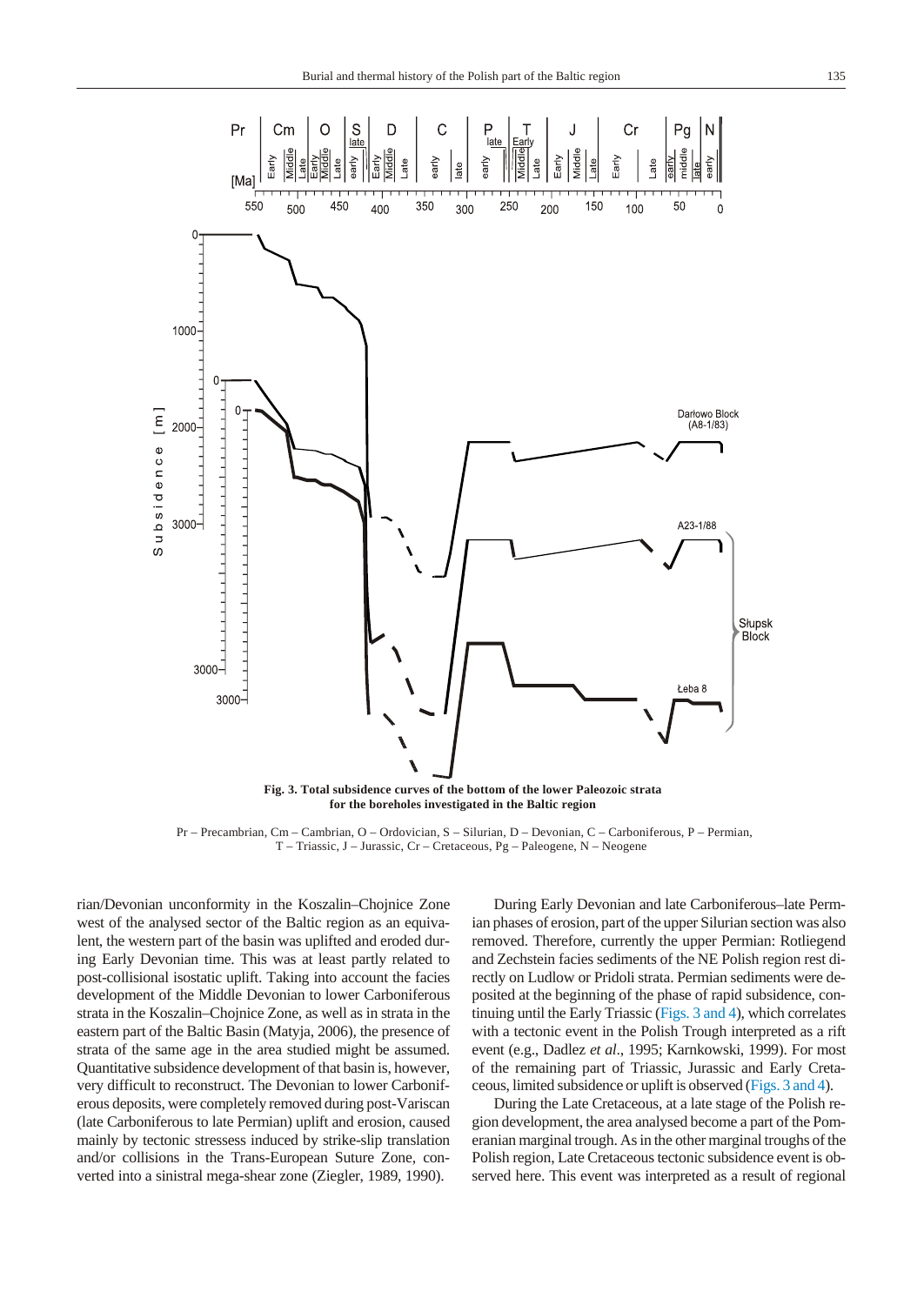<span id="page-5-0"></span>

Fig. 4. Total subsidence curves of the bottom of the lower Paleozoic strata for the boreholes investigated on the *Leba Block (Baltic region)* 

Abbreviations as in Figure 3

compression based on the character of the subsidence curves (Dadlez *et al.*, 1995), which is consistent with a kinematic and genetic interpretation of Cretaceous synsedimentary faults (Krzywiec, 2002).

## THERMAL AND BURIAL HISTORY OF THE WESTERN BALTIC REGION – RESULTS AND DISCUSSION

1-D maturity modelling and a thermal and burial history reconstruction was conducted for 8 boreholes. These were the Łeba 8, Białogóra 3, D bki 3 and arnowiec IG 1 in the onshore part, and boreholes A8-1/83, A23-1/88, B6-1/82 and B4-2A/02 in the offshore part of the study area [\(Fig. 1\)](#page-1-0). The model of the recent thermal regime was calibrated with either well temperature logs (e.g., arnowiec IG 1 borehole) or indirectly with data obtained from maps of temperatures at the given depth horizons (Karwasiecka and Bruszewska, 1997). Calculated values of recent heat flow varies across the area analysed from *ca*. 38 mW/m<sup>2</sup> in its eastern and central part to *ca*. 50  $mW/m<sup>2</sup>$  in the northwestern part [\(Figs. 5](#page-6-0) [and 6\).](#page-7-0) These do not differ significantly from the data published previously (e.g., Karwasiecka and Bruszewska, 1997), and any discrepancies between recent heat flow values obtained in this study and previously published ones are result of different assumptions of thermal conductivity.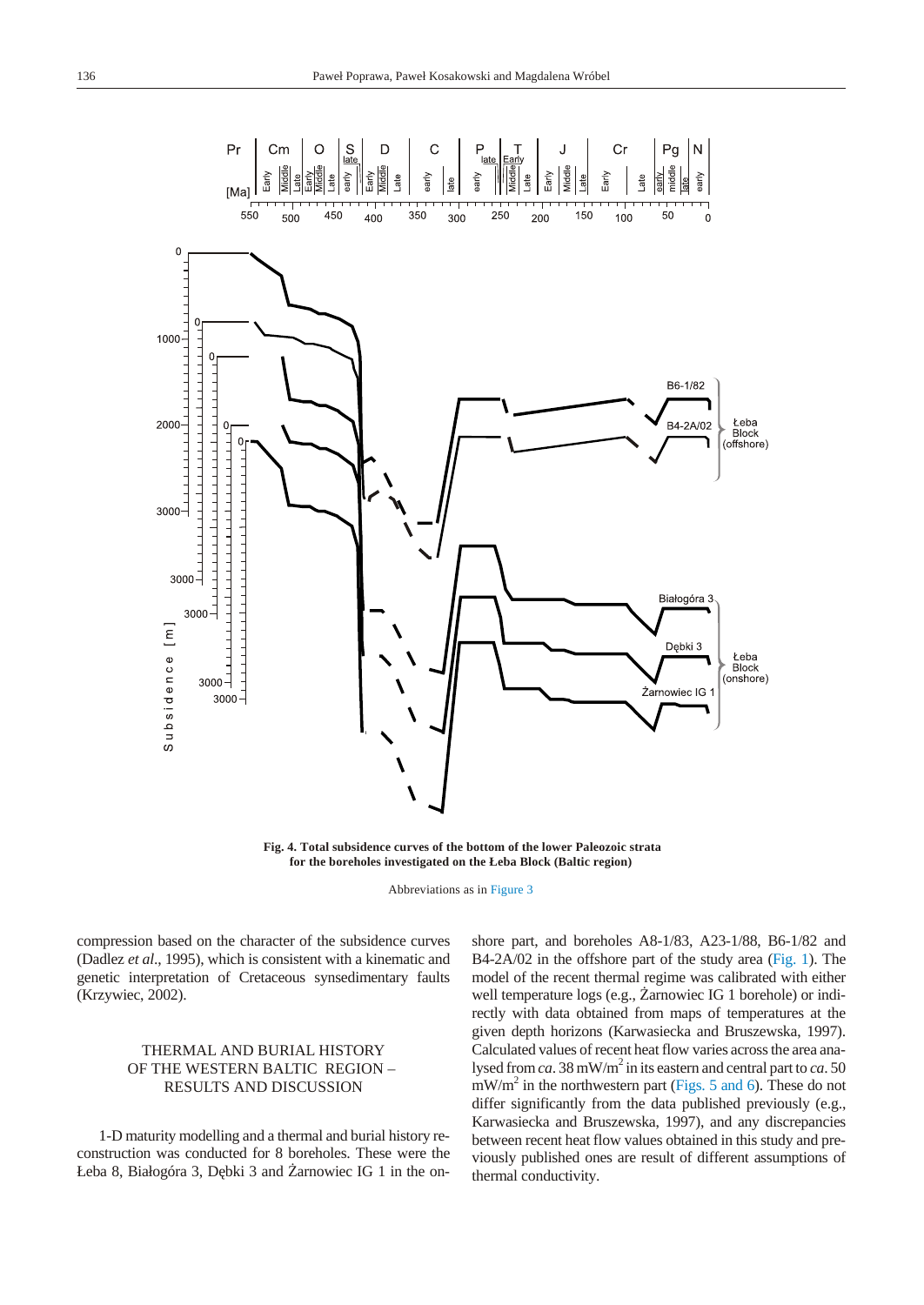<span id="page-6-0"></span>

Fig. 5. Modelled maturity and temperature trends in the A8-1/83 and Łeba 8 boreholes using the heat flow history on the Darłowo and Słupsk blocks (western part of Baltic region)

Q – Quaternary; E – Eocne; Cr1 – Lower Cretaceous; J2 – Middle Jurassic, T2 – Middle Triassic; P – Permian; Sp – Silurian (Pridoli); Slu – Silurian (Ludlow); Sw – Silurian (Wenlock); Sld – Silurian (Llandovery); Oas – Ordovician (Ashgillian); Ok – Ordovician (Caradocian); Oln – Ordovician (Llanvirnian); Oar – Ordovician (Arenigian); Ot – Ordovician (Tremadocian); Cm3 – Upper Cambrian; Cm2 – Middle Cambrian; Cm1 – Lower Cambrian; Pr – Precambrian

The maturity modelling was calibrated by thermal maturity mea sure ments, mainly reflectance of vitrinite-like macerals and Rock-Eval pyrolytic  $T_{\text{max}}$  temperature. In most cases the quantity of thermal maturity measurements, and particularly their distribution across the section, are insufficient to obtain a unique solution from the modelling. For some sections (Łeba 8 and arnowiec IG 1 boreholes) numerous thermal maturity measurements properly distributed across the section were available, however, the very complex character of the thermal maturity profile caused difficulties in proper calibration of the model.

Given these limitations of the maturity modelling, a few thermal and burial scenarios were analyzed. These included a scenario of heat flow constant in time, an Early Cambrian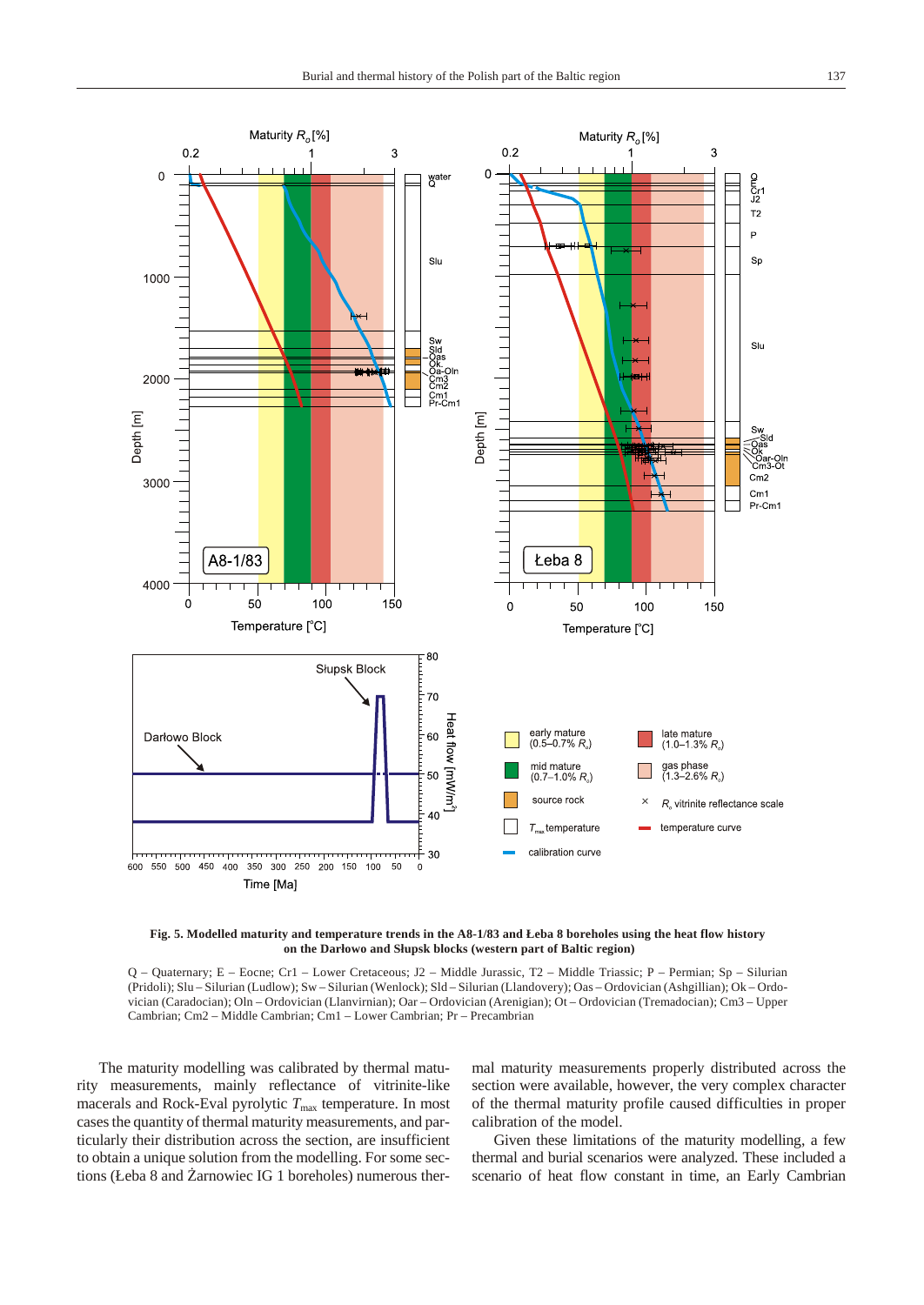<span id="page-7-0"></span>



Fig. 6. Modelled maturity and temperature trends in the B6-1/82 and arnowiec IG 1 boreholes using the heat flow history on the Łeba Block (western part of **Baltic region**)

T1 – Lower Triassic, Cr2 – Upper Cambrian; other explanations as in Figure 5

syn-rift heat flow elevation (Kosakowski *et al.*, 1999), a heat flow elevation during maximum Variscan burial (Majorowicz *et al*., 1984; Kosakowski *et al*., 1998; Poprawa *et al*., 2002; Karnkowski, 2003; Poprawa and Grotek, 2005; Poprawa, 2007*b*) and a model of a late Mesozoic themal event (Poprawa and Grotek, 2005).

The Early Cambrian syn-rift heat flow elevation in the Baltic region, followed a systematic decrease in heat flow through time, related to a post-rift stage of basin development, was proposed by Kosakowski et al. (1999). This was based exclusively on a tectonic model of the basin (Poprawa *et al.*, 1999). However, results of the current study indicate that, due to subsequent deep burial of strata which might have previously experienced syn-rift temperature elevation, the model cannot be constrained by maturity modelling.

A model of heat flow constant in time and equal to the recent one is sufficient to explain available thermal maturity measurements in part of the offshore Baltic region analysed B6-1/82 and B4-2A/02 boreholes). This model requires adoption of relatively small thickness of upper Silurian strata which were removed during Early Devonian uplift and erosion, not exceeding  $\approx 100-200$  m. The remaining part of the currently missing Silurian section would have been removed during late Carboniferous to early Permian time, together with the Middle and Upper Devonian and lower Carboniferous deposits [\(Figs.](#page-3-0)  $2-4$ ). This model implies that the maximum burial of the lower Paleozoic succession during the early Carboniferous was relatively high, allowing it to achieve the currently observed maturity. The cumulative thickness of the missing Paleozoic section in the cases of these boreholes would be in the range of approximately 1400 m.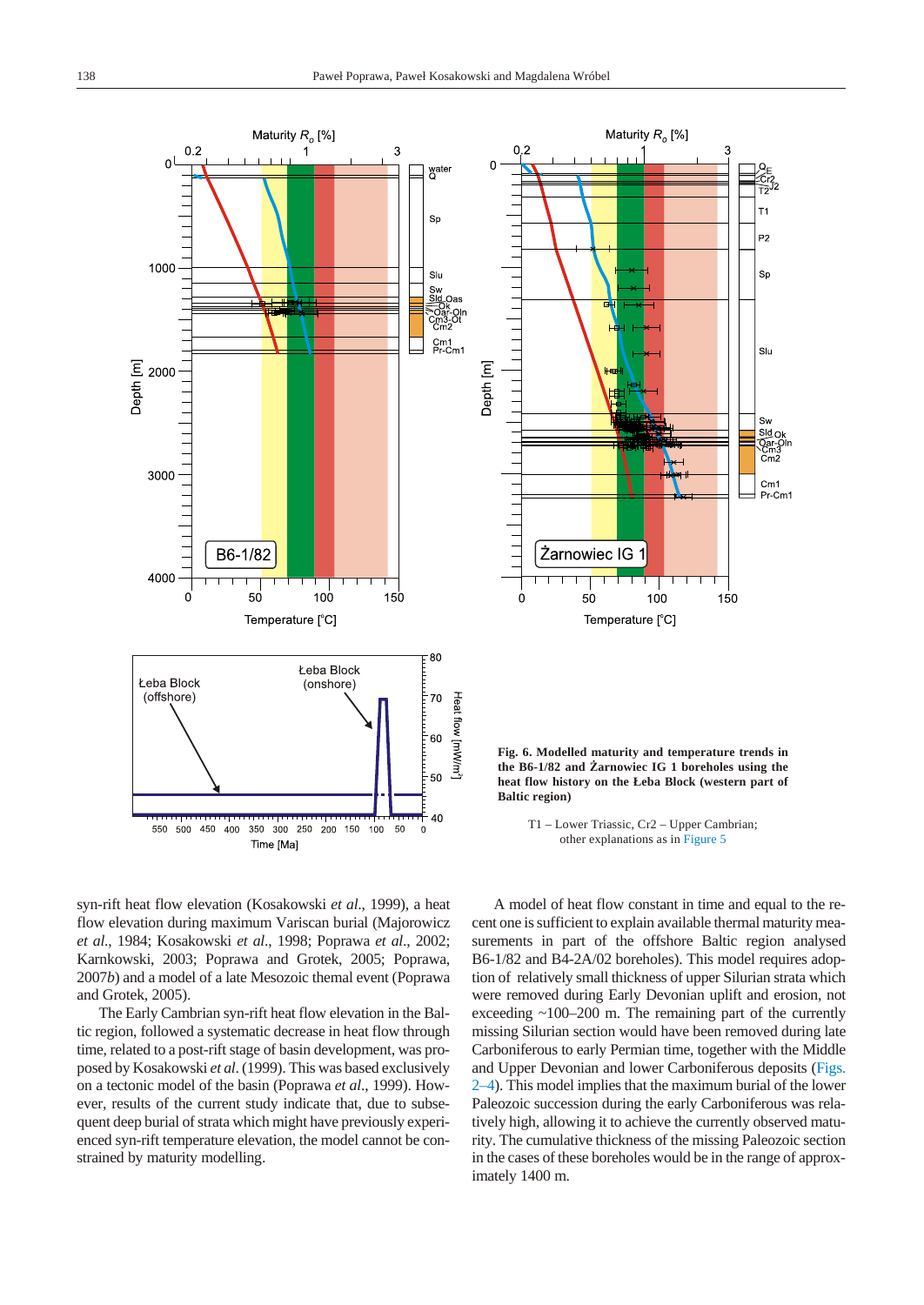Farther west (A8-1/83 and A23-1/88 boreholes), where the thermal maturity of the lower Paleozoic succession increases, the model of heat flow constant in time would allow explanation of the observed maturation only if one were to assume a large thickness of missing Paleozoic strata, in the range of 3000 m [\(Figs. 3 a](#page-4-0)[nd 5\).](#page-6-0) If one was to assume that this value is unrealistically high, then either a Variscan or a late Mesozoic thermal event is required in models of these boreholes. With little maturity data currently available for model calibration located within the thin interval of the well section, differentiation between these two alternative scenarios is not possible.

In the onshore part of the area analysed there are two boreholes with very poor data control on the maturity profile (Białogóra 3 and D bki 3 boreholes) with maturity measurements available only for the Middle Cambrian to Ordovician section. There are also two boreholes with good maturity data coverage across a major part of the section (Łeba 8 and arnowiec IG 1 boreholes; Figs.  $5$  and  $6$ ). In the case of the Białogóra 3 and D bki 3 boreholes limited maturity data allows for alternative thermal and burial history models. The scenario of heat flow constant through time requires a very large thick-ness of missing section, exceeding 3000 m ([Fig. 4\).](#page-5-0) Development of the upper Silurian, Middle to Upper Ordovician and lower Carboniferous in locations with better preserved sections in the vicinity of the area studied indicate that that this value is hardly realistic. Therefore either a Variscan or a late Mesozoic

thermal event must be adopted into a model. Again, with current data it is not possible to identify one unique model solution among these two options.

In the case of boreholes Łeba 8 and arnowiec IG 1, good coverage of the section with thermal maturity measurements allows one to reveal the palaeothermal regimes in more detail. Overall maturity profiles have, however, a very complex character creating significant difficulties in the reconstruction of heat flow history and burial conditions. In both boreholes, thermal maturity measurements for the Permian–Mesozoic strata above the major unconformity reveal relatively high maximum palaeotemperatures in the burial history of these deposits, indicating the presence of a late Mesozoic thermal event (Poprawa and Grotek, 2005). This maturity excess is more significant in the case of the arnowiec IG 1 borehole [\(Fig. 6\). T](#page-7-0)he nature of this event is uncertain, and because of the limited amount of data it is not discussed here.

The model of late Mesozoic heating allows also for proper calibration with maturity data in the lower part of the lower Paleozoic sequence. However, the upper part of this sequence is characterized by a thermal maturity higher than predicted in the model and is characterized by specific a sub-vertical maturity profile, which might be attributed to a thermal anomaly, caused e.g., by hot fluids.

In case of the arnowiec IG 1 borehole a zone of thermal maturity lower than the background maturity profile is ob-served within the lower Silurian and Ludlow section ([Fig. 6\)](#page-7-0). This characteristic pattern of maturity profile is observed commonly in the Baltic Basin and was related by Poprawa and Grotek (2005) to maturation retardation by palaeooverpressure. Overpressure retards chemical coalification reactions (e.g., Horvath, 1983) and sustain undercompacted zones with anomalously high porosity and low thermal conductivity, which could act as thermal insulators to the flow of heat  $(e.g.,)$ Mello and Karner, 1996). Development of the overpressures might be related to very high deposition rates of the thick pile of upper Silurian argillaceous sediments, which in the western part of the basin exceeded 1000 m/My (Poprawa et al. 1999; Poprawa, 2006*b*).

It might be summarized that for the majority of the boreholes analysed, except for B6-1/82 and B4-2A/02, some sort of positive thermal event is required to explain the existing thermal maturity data. This might be either a late Mesozoic event or a Variscan event, or both in uncertain proportions. In most of the cases analysed the limited amount of maturity data per well for the model calibration does not allow one to study these events in proper detail, therefore data from the broad surroundings of the area studied might be useful for better understanding of these thermal events.

According to Poprawa and Grotek (2005) the late Variscan thermal event, characterized by an increase of palaeo-heat flow to wards the south and east, i.e. outwards of the most deeply buried zones, was related partly to lithosphere-scale heating of the Variscan orogen broad foreland, but also to migration of hot fluids. The western and northern parts of the Baltic region experienced only a limited increase in Variscan heat flow (*op*. *cit.*). Precise timing of the thermal event is difficult to constrain, however, to affect the thermal maturity of the lower Paleozoic succession it must have lasted at least until the maximum burial time, which most probably was the early Carboniferous. The Variscan thermal event in the Baltic region might be regarded as a part of a much broader process of heating of the sedimentary basins in the foreland of the Variscan orogen as far as the East European Craton (e.g., Majorowicz *et al.*, 1984), allowing one to extend the model of "hot" Variscan orogeny to the very broad foreland of the orogen.

In the area studied, however, only a limited increase in Variscan heat flow might be revealed from maturity data. In the case of the Białogóra 3 and arnowiecc IG 1 boreholes, a heat flow higher by 10% in relation to the recent one causes in the model an increase in Upper Cambrian stratal maturity from 1.2 to 1.3%  $R_o$ , and from 1.4 to 1.6%  $R_o$ , respectively. Increase of heat flow by 20% leads to increases in the thermal maturity to 1.5 and 1.85%  $R<sub>o</sub>$  in the Białogóra 3 and arnowiec IG 1 bore-holes, respectively [\(Fig. 6\).](#page-7-0) The increase in thermal maturity results in the Upper Cambrian source rock entering the gas window during Carboniferous time. Thermal maturity data available for the model's calibration therefore limits the intensity of the Variscan heating in the area studied.

In the case of the late Mesozoic thermal event, its reconstructed intensity increases across the Baltic Basin from east to west (Poprawa and Grotek, 2005). Also in this case, precise reconstruction of the timing of the thermal event is not possible; however, taking into account the stratigraphic age of the strata affected by elevated temperatures, it might be estimated as being within the Late Jurassic to Late Cretaceous interval. The complex maturity profile of the Mesozoic succession, with its relatively high values in the upper part of succession and sub-vertical profiles, indicate an advectional/convectional mechanism of heat transfer. It is, however, important to note that other studies re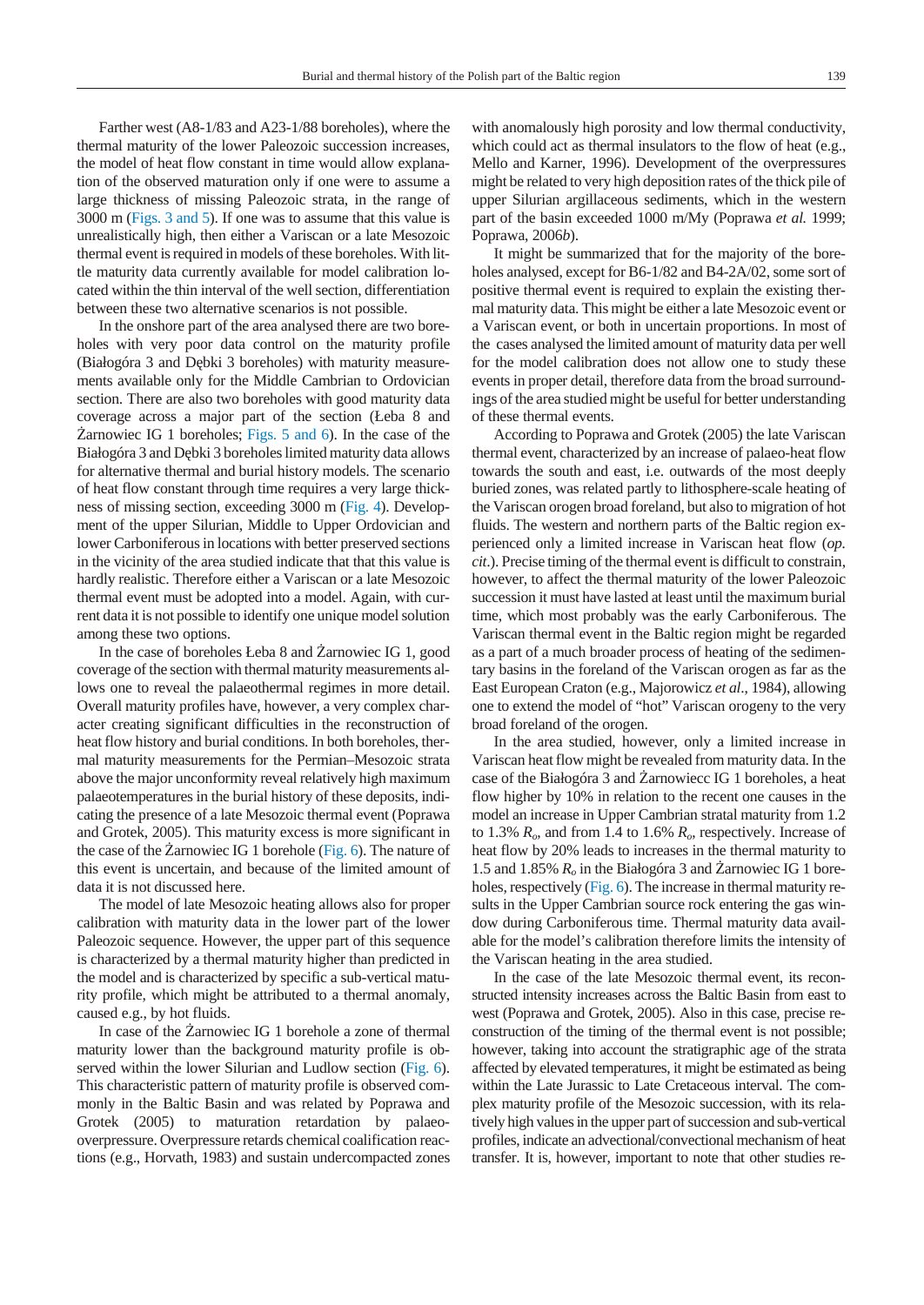sulted in reconstruction of low Mesozoic heat flow in the Baltic Basin, equal to the recent one (Karnkowski, 2003); therefore, this issue still requires more study.

### CONCLUSIONS

1. In the cases of most of the boreholes analysed, the low quantity of thermal maturity measurements, and their location in the section in a relatively low thickness interval of the Upper Cambrian to Ordovician, does not allow one to obtain a unique solution to the maturity modelling. For the boreholes Łeba 8 and arnowiec IG 1 numerous thermal maturity measurements favourably distributed across the whole section were available; however, the very complex character of the thermal maturity profile causes difficulties in proper calibration of the model.

2. During latest Ediacaran to earliest Cambrian time, rifting took place in the western part of the Baltic Basin, followed by Cambrian to Mid Ordovician post-rift thermal sag (Poprawa et *al.*, 1999). The rifting presumably resulted in syn-rift heat flow elevation (Kosakowski et al., 1999), which cannot be, however proved with results of the maturity modelling conducted due to subsequent deep burial of the strata, which might have previously experience syn-rift temperature elevation.

3. From the Late Ordovician to the end of the Silurian the western Baltic region constituted the flexural foredeep of the North-German–Polish Caledonides (Poprawa et al., 1999). Rapid subsidence and deposition in the foredeep basin caused significant burial of the Upper Cambrian to lower Silurian source rock by the end of the Silurian.

4. Within the time period represented by the major unconformity two uplift and erosion events took place: the Early Devonian, and in the late Carboniferous to mid Permian. The quantitative proportion between the two is difficult to determine.

5. Maximum Paleozoic burial in the western Baltic region took place during early Carboniferous time. In the Baltic region a relatively high heat flow is observed for that time (Kosakowski *et al*., 1998; Poprawa *et al*., 2002; Karnkowski, 2003; Poprawa and Grotek, 2005), however within the part of the basin studied here, only a limited increase of heat flow has been reconstructed.

6. During late Mesozoic time an advectional/convectional thermal event took place in the Baltic Basin (Poprawa and Grotek, 2005). A lack of thermal maturity data for the Mesozoic strata in most of the boreholes analysed does not allow one to test this concept. Exceptions are the Łeba 8 and

arnowiec IG 1 boreholes, with maturity data for the Permian–Mesozoic succession indicative of late Mesozoic heating.

7. In the northern part of the study area a model of heat flow constant in time is sufficient to explain available thermal maturity measurements.

8. Recent heat flow varies across the study area from *ca*. 38 mW/m<sup>2</sup> in its eastern and central parts, to *ca*. 50 mW/m<sup>2</sup> in its northwestern part.

Acknowledgments. The research was undertaken as part of a project of the Ministry of the Environment (no.  $182/2005/Wn-06/FG-sm-tx/D$ . The authors would like to acknowl edge the useful remarks of H. Rempel from the Bundesanstalt für Geowissenschaften und Rohstoffe and an anonymous reviewer.

#### **REFERENCES**

- BALDWIN B. and BUTLER C.O. (1985) Compaction curves. Am. Ass. Petrol. Geol. Bull., **69** (4): 622–626.
- BEIER H., MALETZ J. and BOHNKE A. (2000) Development of an Early Palaeozoic foreland basin at the SW margin of Baltica. N. Jb. Geol. Paläont. Abh., **218** (1/2): 129–152.
- BMRM (2000) BasinMod<sup>™</sup> 1-D Reference Manual. Platte River Association, Boulder, Colorado.
- COCKS L. R. M. (2000) Early Palaeozoic geography of Europe. J. Geol. Soc., Lon don, **157**: 1–10.
- DADLEZ R., NARKIEWICZ M., STEPHENSON R. A., VISSER M. T. M. and van der WEES J.-D. (1995) – Tectonic evolution of the Mid-Polish Trough: modelling implications and significance for central European geology. Tectonophysics, 252: 179-193.
- DYKSTRA J. (1987) Compaction correction for burial history curves: Application to Lopatin's Method for Source Rock Maturation Determination. GeoByte, 2: 16–23.
- FALVEY D. A. and MIDDLETON M. F. (1981) Passive continental margins: evidence for a prebreakup deep crustal metamorphic subsidence mechanism. Oceanol. Acta, 4 (supplement): 103-114.
- FLODEN T.  $(1980)$  Seismic stratigraphy and bedrock geology of the Central Baltic. Acta Univ. Stockholmiensis, Stockholm Contribut. Geol., 35, Almqvist and Wiksell, Stockholm.
- GRADSTEIN F. M., OGG J. G. and SMITH A. G. (2004) A geologic time scale. Cambridge University Press, Cambridge.
- HORVATH Z. A.  $(1983)$  Study on maturation process of huminitic organic matter by means of high-pressure experiments. Acta Geol. Hung., **26**: 137–148.
- JAWOROWSKI K. (2000) Projekt badawczy: "Rozwój transeuropejskiego szwu tektonicznego – kaledonidy pomorskie i ich przedpole" – wstępny przegląd wyników. Prz. Geol., **48** (5): 398–400.
- KARNKOWSKI P. H. (1999) Origin and evolution of the Polish Rotliegend Basin. Pol. Geol. Inst. Spec. Pap., 3: 1-93.
- KARNKOWSKI P. H.  $(2003)$  Modelling of hydrocarbon generating conditions within Lower Palaeozoic strata in the western part of the Baltic Basin (in Polish with English summary). Prz. Geol., 51 (9): 756-763.
- KARWASIECKA M. and BRUSZEWSKA B. (1997) Pole cieplne na obszarze Polski. Centr. Arch. Geol., Państ. Inst. Geol., Warszawa.
- KING L. M. (1994) Subsidence analysis of Eastern Avalonian sequences: implications for Iapetus closure. J. Geol. Soc., 151 (4): 647–657.
- KOSAKOWSKI P., POPRAWA P. and BOTOR D. (1998) Modelowanie procesów generowania w glowodorów w zachodniej cz ci syneklizy bałtyckiej. In: III Sympozjum "Badania geochemiczne i petrofizyczne w poszukiwaniach ropy naftowej", 18-20 listopad, 1998, Ustro, Wyd. IGNiG, Kraków.